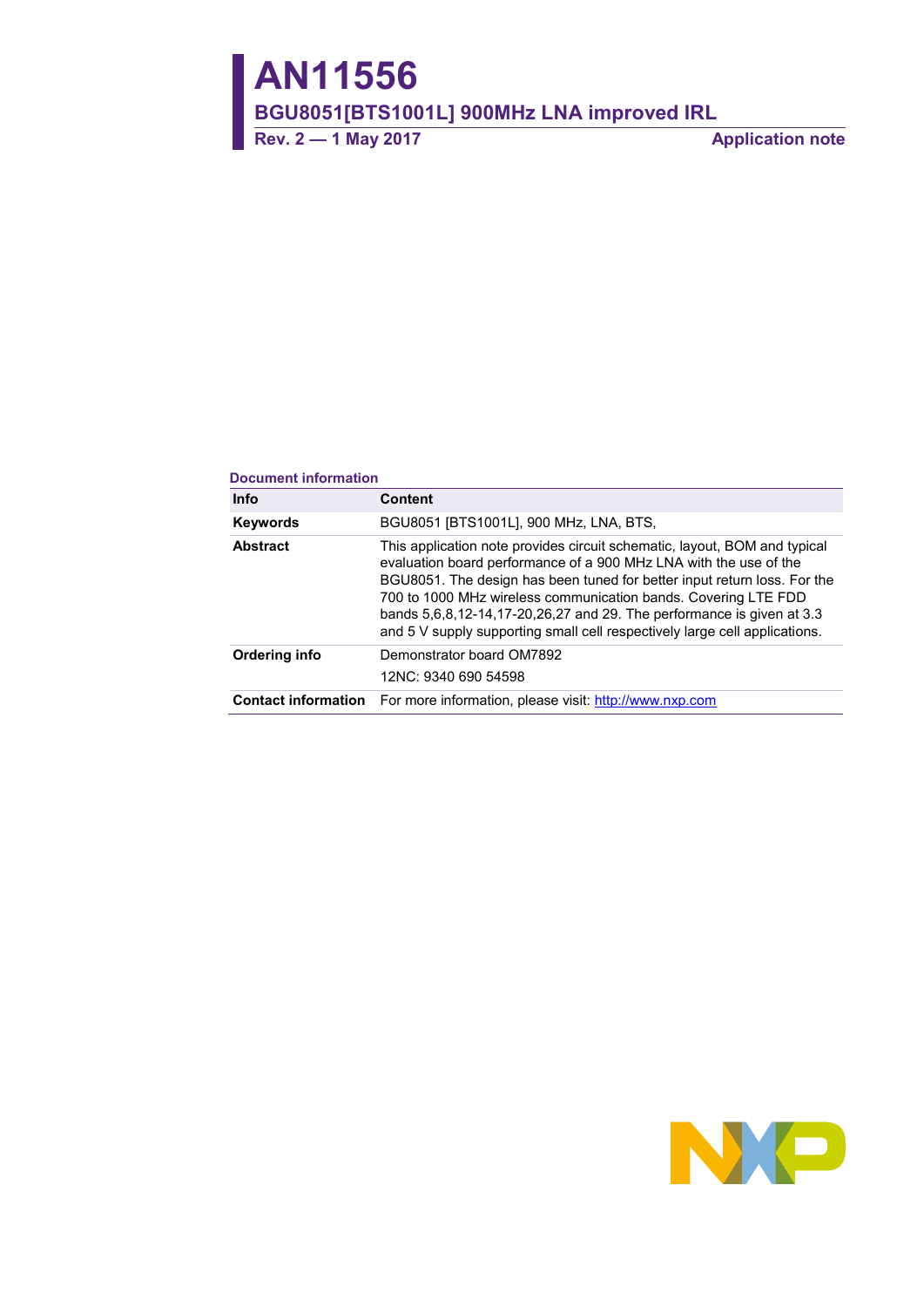#### **Revision history**

| <b>Rev</b> | <b>Date</b>                        | <b>Description</b>                                   |
|------------|------------------------------------|------------------------------------------------------|
|            | 3 September 2015 First publication |                                                      |
| 2          | 1 May 2017                         | Update of the circuit topology to reduce IP3 spread. |

# **Contact information**

For more information, please visit: [http://www.nxp.com](http://www.nxp.com/)

For sales office addresses, please send an email to: [salesaddresses@nxp.com](mailto:salesaddresses@nxp.com)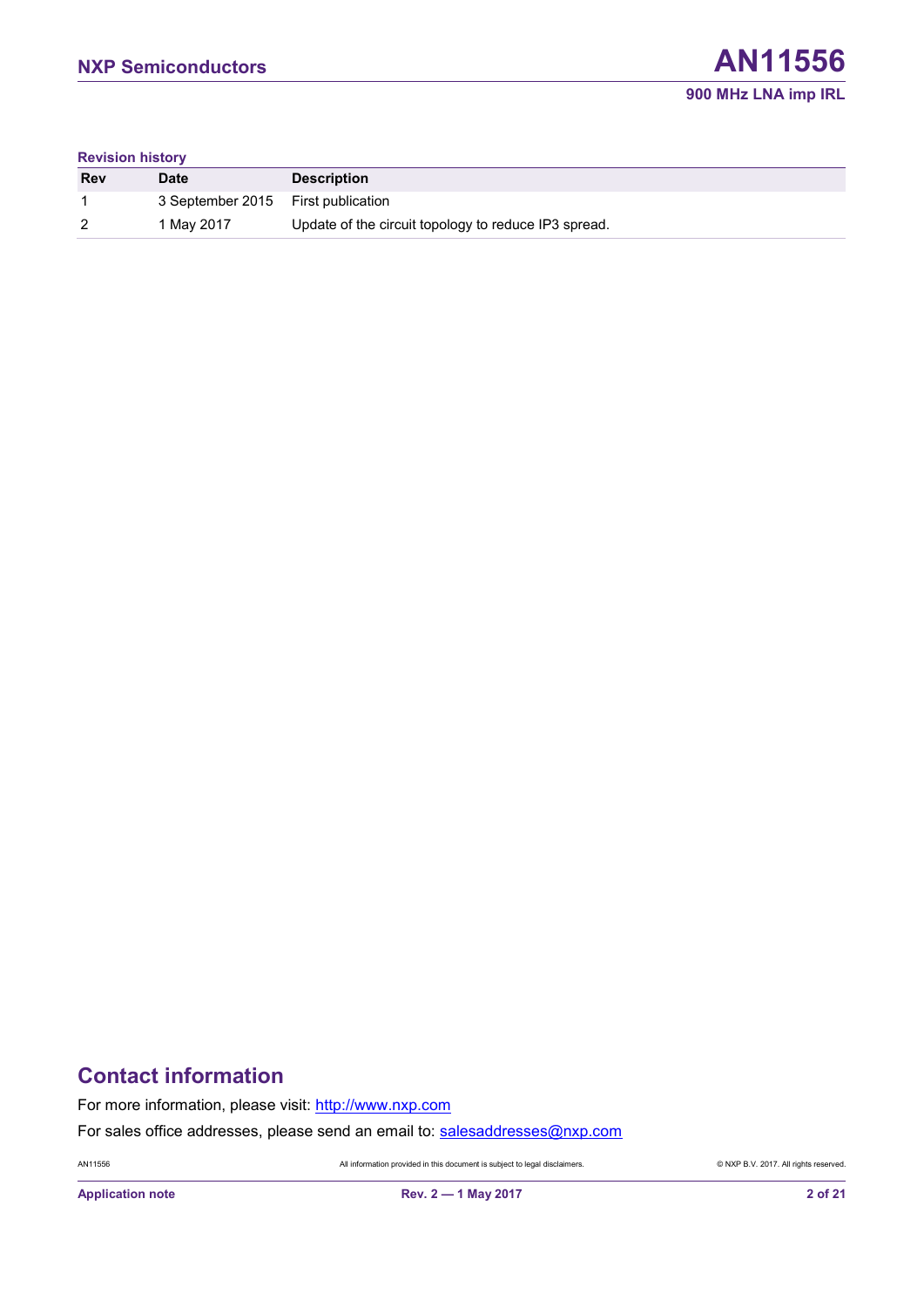## <span id="page-2-1"></span>**1. Introduction**

NXPs semiconductors BGU805X series is a family of integrated low noise amplifiers for the 300 MHz to 6 GHz range. The series consists of the:

- BGU8051 recommended for 300 MHz 1500 MHz
- BGU8052 recommended for 1500 MHz 2700 MHz
- BGU8053 recommended for 2500 MHz 6000 MHz

The BGU805X series is a low noise high linearity amplifier family intended for wireless infrastructure applications like BTS, RRH, small cells, but can also be used in other general low noise applications, e.g. active antennas for automotive.

Being manufactured in NXPs high performance QUBiC RF Gen 8 SiGe:C technology, the BGU805X combines high gain, ultra-low noise and high linearity with the process stability and ruggedness which are the characteristics of SiGe:C technology.

BGU805X series comes in the industry standard 2 x 2 x 0.75 mm 8 terminal plastic thin small outline package HVSON8 (SOT1327). The LNA is ESD protected on all terminals.

The 3 types can all use the same PCB layout topology. This enables design in simplicity using one PCB layout for designing LNA's covering the frequency range from 300 MHz to 6 GHz with one single PCB layout design.

In application note [AN11417](http://www.nxp.com/documents/application_note/AN11417.pdf) the use of the BGU8051 is describes as a wideband LNA for the 300 to 1500 MHz range with compromised input return loss. In this application note a design procedure is described to improve the input return loss for better filter integration, without NF degradation. The design is suited for the wireless communication bands from 700 to 1000 MHz. In [Fig 1,](#page-2-0) the evaluation board described in this application note is shown.





a. Front side b. Back side

<span id="page-2-0"></span>**Fig 1. BGU851 Evaluation board**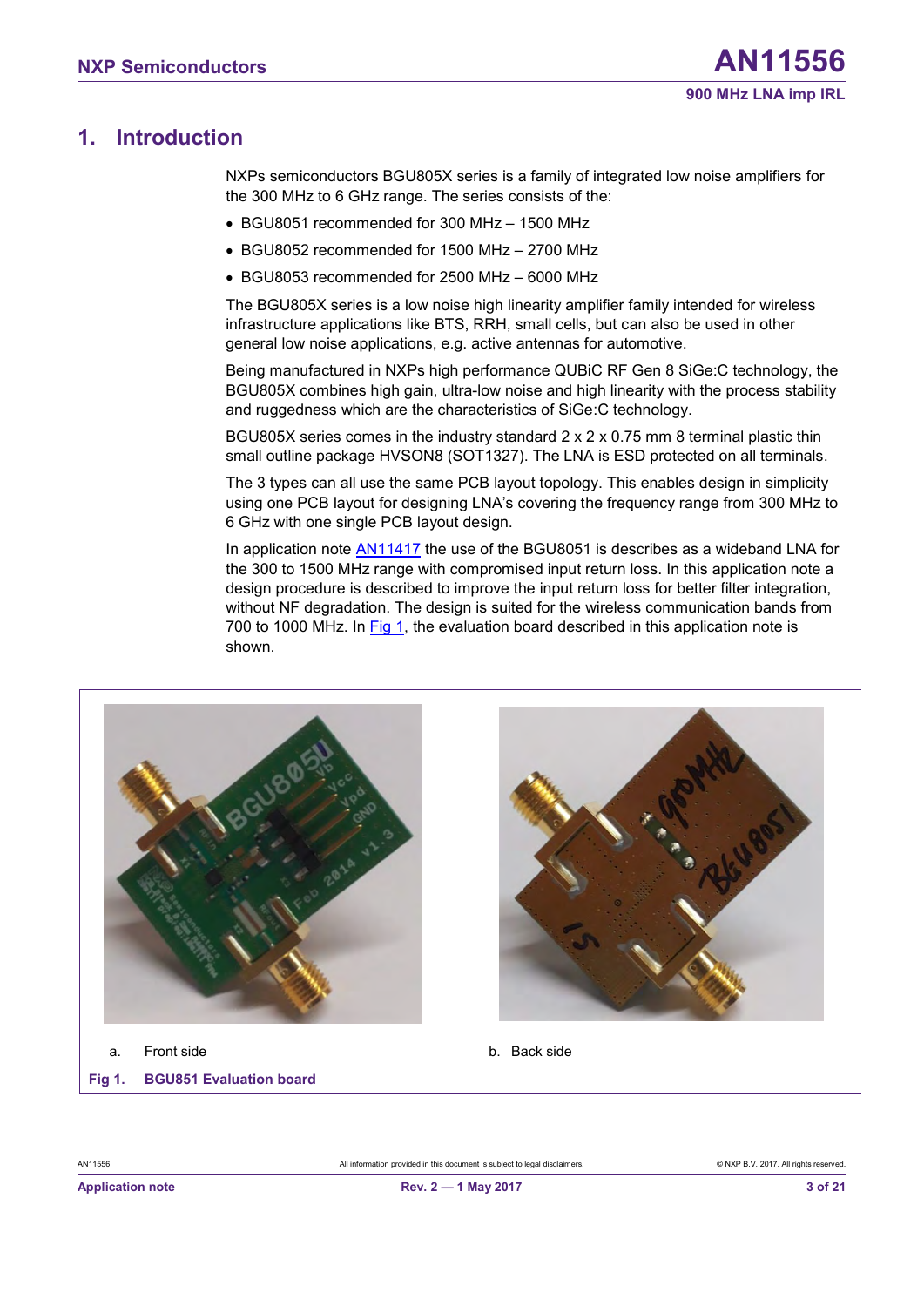## <span id="page-3-1"></span>**2. Product description**

The BGU8051 is a fully integrated low noise amplifier with integrated bias circuit. The MMIC is internally matched to 50  $\Omega$ . The BGU8051 also features an integrated shutdown circuit. The device bias current can be set by the value of an external bias resistor  $R_{BIAS}$ , which connects the supply voltage to the  $V_{BIAS}$  pin, or by an external control voltage applied directly to  $V_{BIAS}$  pin 1. This adjustable bias current gives flexibility in biasing the device for the optimum performance on NF or linearity. This feature can be useful in case more than one BGU8051 are cascaded. This bias resistor value changes the bias current directly which can be used to trade of linearity for power saving in battery operated applications.

The BGU8051 key features and benefits at 900 MHz are;

- **.** Low noise performance: NF = 0.48 dB
- **.** High linearity performance:  $IP3<sub>O</sub> = 38$  dBm
- $\blacktriangleright$  High output power at 1dB gain compression PL1dB = 19 dBm
- $\blacksquare$  High input return loss RL<sub>in</sub> = 26 dB
- High out return loss RL<sub>out</sub> = 18 dB
- ▪Unconditionally stable up to 20 GHz
- ▪Max RF input power of +20 dBm
- **ESD** protection on all pins



<span id="page-3-0"></span>In [Fig 2,](#page-3-0) the pin out of the BGU8051 is given, the n.c. and i.c pin are recommended to connect to ground, which is the case on the evaluation boards.

## <span id="page-3-2"></span>**3. 900 MHz LNA improved input return loss evaluation board.**

The 900 MHz improved return-loss evaluation board simplifies the RF evaluation of the BGU8051. The EVB enables testing the device RF performance and requires no additional support circuitry. The EVB is fabricated on a 35 x 20 mm x 1 mm 4-layer PCB that uses 0.2 mm (8 mill) R4003C for the RF performance. The board is fully assembled with the BGU8051, including the external components. The board is supplied with two SMA connectors to connect input and output to the RF test equipment. The EVB is also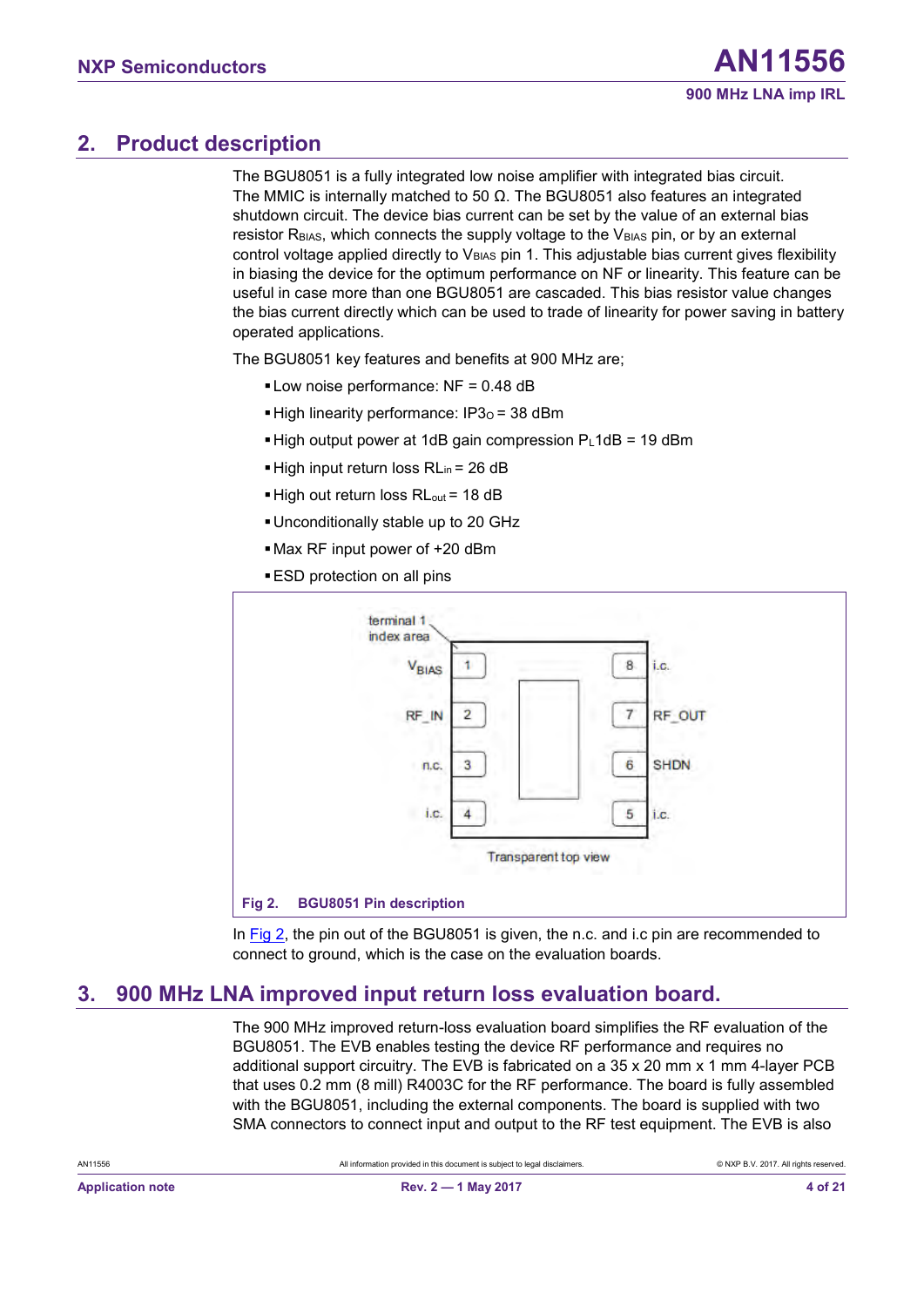<span id="page-4-1"></span>enabled with the possibility to evaluate the BGU8051 at different bias currents.

#### **3.1 Application circuit**

The BGU8051 has been characterized for S-parameter and Noise-parameters at different bias settings. This data can be downloaded from NXPs website as a zip file. The S2P files you can find in this zip file have been used as a small signal model to design this 900 MHz LNA. The low-pass matching structure that is created by means of L2 and C8, improves the input return loss for better filter integration.

The application board circuit diagram that is implemented on the EVB is shown in  $Fig 3$ 



<span id="page-4-0"></span>As already indicated the bias current of the BGU8051 can be set by the value R<sub>BIAS</sub>. The evaluation boards are supplied with a 5.1 kΩ bias resistor (Icc = 48 mA +/-5 mA @ Vcc=5 V). If however it is required to evaluate the BGU8051 at different bias currents, resistor R1 which is 0  $\Omega$  can be removed and an external control voltage can be applied to V<sub>BIAS</sub> ( $V<sub>b</sub>$  pin) on the bias header X3, see [Fig 3.](#page-4-0)

By applying this separate bias voltage on the  $V_{BIAS}$  pin of the bias header X3, the  $I_{CC}$ current can be swept without changing RBIAS. With bias voltage window from 1.5 to 6 V on V<sub>BIAS</sub> while keeping the V<sub>CC</sub> pin on 5 V, I<sub>CC</sub> can be varied from 5-60 mA. In [Fig 4](#page-5-0) the relation between  $I_{cc}$  and  $R_{BIAS}$  at V<sub>CC</sub> = 5 V as well as the relation between  $I_{CC}$  and V<sub>BIAS</sub> with  $R<sub>BIAS</sub> = 5k1$  is shown. In [Fig 4](#page-5-0) you can also find the bias resistor values when applying the BGU8051 at lower supply voltages. Which indicates the BGU805x series can also be biased with lower voltage e.g. 3.3 V that makes it excellent suitable for small cells. In paragraph 4.1 typical performance of the LNA  $@$  3.3 V 48 mA is also included.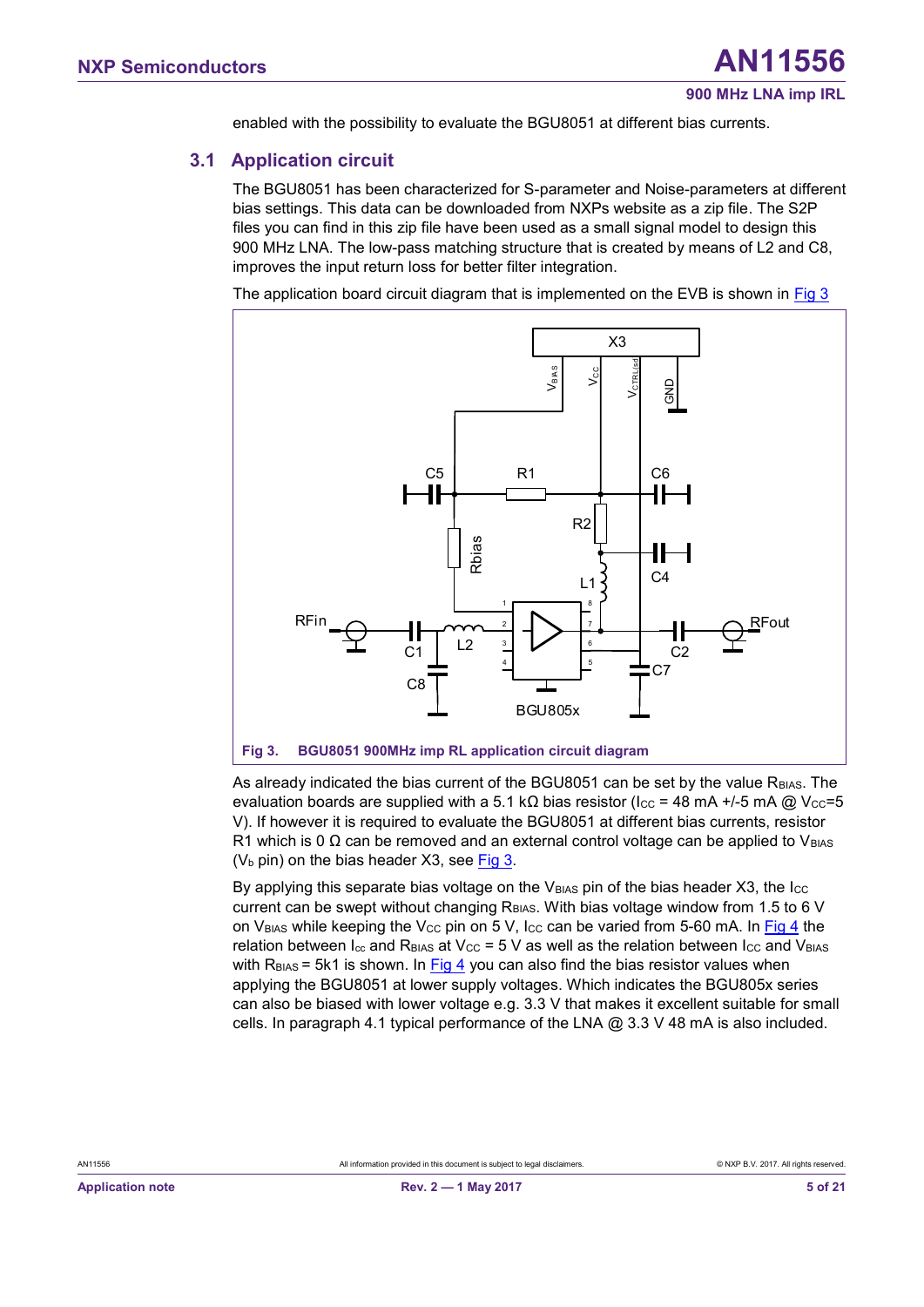# **NXP Semiconductors AN11556**

#### **900 MHz LNA imp IRL**



## <span id="page-5-1"></span><span id="page-5-0"></span>**3.2 PCB Layout information**

- A good PCB layout is an essential part of an RF circuit design. The LNA evaluation board can serve as a guideline for laying out a board using the BGU8051.
- The evaluation board uses micro strip coplanar ground structures for controlled impedance lines for the high frequency input and output lines.
- $V_{CC}$  is decoupled by C4 and C6 decoupling capacitors, C4 should be located as close as possible to the device, to avoid AC leakage via the bias lines. For long bias lines it may be necessary to add decoupling capacitors along the line further away from the device.
- The self-resonance frequency of inductor L1 should be chosen above frequency band of interest for good choking. In this case the Murata LQW15 series has been used.
- Inductor L2 and capacitor C8 are creating the low pass matching structure and are in that sense critical, to the input return loss at the frequency of interest.
- C1 and C2 are DC blocking capacitors, C1 needs to be in the range of 100nF to keep the provided input source impedance for low frequencies low impedance. [\[1\]](#page-16-0)
- C5 is not mounted on the evaluation boards, but can be used as additional  $V_{\text{CC}}$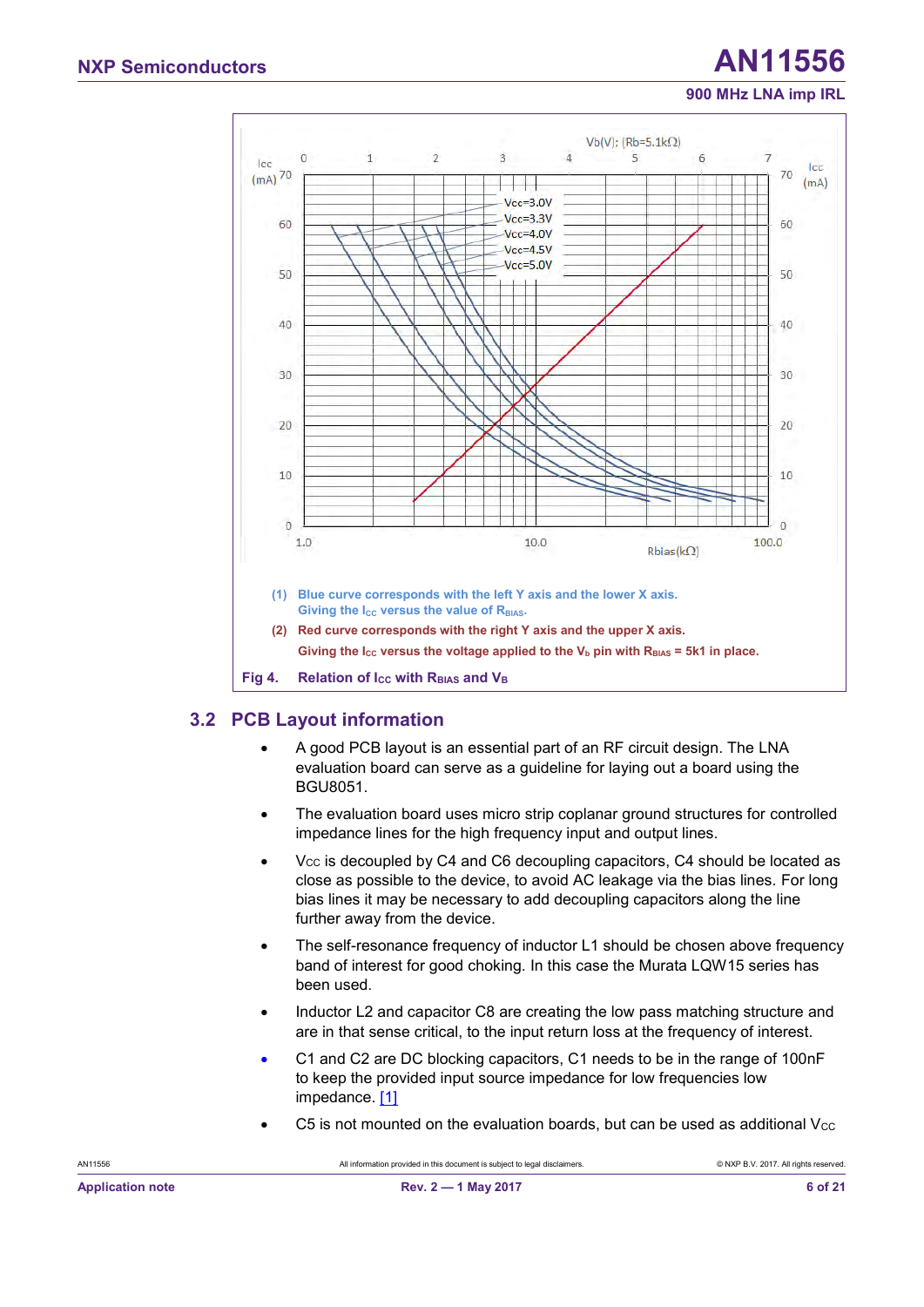decoupling, but is not critical to the RF performance.

- C7 is used to decouple the shutdown pin.
- R2 increases the low frequency stability.
- Proper grounding of the GND pins is also essential for good RF performance. Either connect the GND pins directly to the ground plane or through vias, or do both, which is recommended. The layout and component placement of the BGU8051 evaluation board is given in [Fig 5](#page-6-0)



#### <span id="page-6-0"></span>**3.2.1 PCB stack and recommended footprint.**

<span id="page-6-1"></span>The PCB material used to implement the LNA is a 0.2 mm (8 mil) RO4003C low loss printed circuit board which is merged to a 0.51 mm (20 mil) prepreg and a 0.254 mm (10 mil) FR4 layer for mechanical stiffness. See [Fig 6a](#page-7-0)

The official drawing of the recommended footprint can be found on the PIP page of the BGU8051. If micro strip coplanar PCB technology is used it is recommended to use at least 4 ground-via holes of 300 um, this is also used on the EVBs as shown in [Fig 6b.](#page-7-0)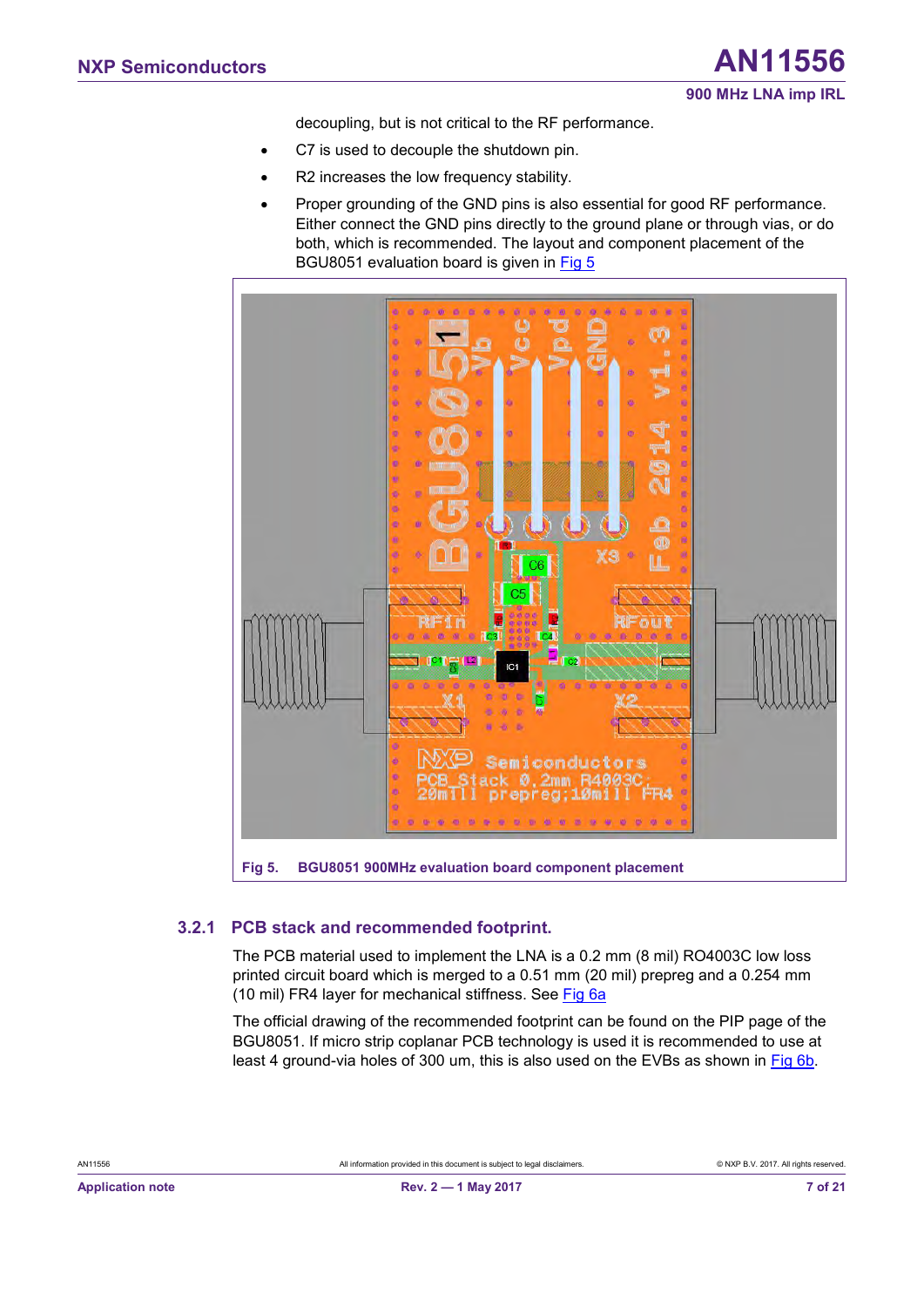

#### <span id="page-7-2"></span><span id="page-7-1"></span><span id="page-7-0"></span>**3.3 Bill of materials**

[Table 1](#page-7-1) gives the bill of materials as is used on the EVB.

#### **Table 1. BOM**

|                 |                            |           |       |                                                | <b>Comment/function</b> |
|-----------------|----------------------------|-----------|-------|------------------------------------------------|-------------------------|
| Designator      | <b>Description</b>         | Footprint | Value | <b>Supplier Name/type</b>                      |                         |
| IC <sub>1</sub> | <b>BGU8051</b>             |           |       |                                                | V1.3                    |
| <b>PCB</b>      | $20 \times 35 \times 1$ mm |           |       | KOVO                                           | RO4003 PCB v1.3         |
| C <sub>1</sub>  | Capacitor                  | 0402      | 100nF | Various                                        | DC block                |
| C <sub>2</sub>  | Capacitor                  | 0402      | 100pF | Various                                        | DC block                |
| C4              | Capacitor                  | 0402      | 1nF   | Various                                        | RF decoupling           |
| C <sub>5</sub>  | Capacitor                  | 0806      | 4.7uF | Various                                        | Optional                |
| C6              | Capacitor                  | 0806      | 4.7uF | Various                                        | LF Decoupling           |
| C7              | Capacitor                  | 0402      | 10pF  | Various                                        | Decoupling              |
| C <sub>8</sub>  | Capacitor                  | 0402      | 2.2pF | Murata GRM15                                   | Input match             |
| L1              | Inductor                   | 0402      | 18nH  | Murata LQW15                                   | Bias choke/Output match |
| L <sub>2</sub>  | Inductor                   | 0402      | 7.3nH | Murata LQW15                                   | Input match             |
| R <sub>1</sub>  | Resistor                   | 0402      | 00hm  | Various                                        |                         |
| R <sub>2</sub>  | Resistor                   | 0402      | 10Ohm | Various                                        | stability               |
| <b>Rbias</b>    | Resistor                   | 0402      | 5k1   | Various                                        | Bias setting            |
| X1, X2          | SMA RF                     |           |       | Johnson, End launch                            | <b>RF</b> connections   |
|                 | connector                  |           |       | SMA 142-0701-841                               |                         |
| X <sub>3</sub>  | DC header                  |           |       | Molex, PCB header,<br>right angle, 1 row 4 way | DC connections          |
|                 |                            |           |       |                                                |                         |

All information provided in this document is subject to legal disclaimers. **All information provided in this document** is subject to legal disclaimers.

# **NXP Semiconductors AN11556**

**900 MHz LNA imp IRL**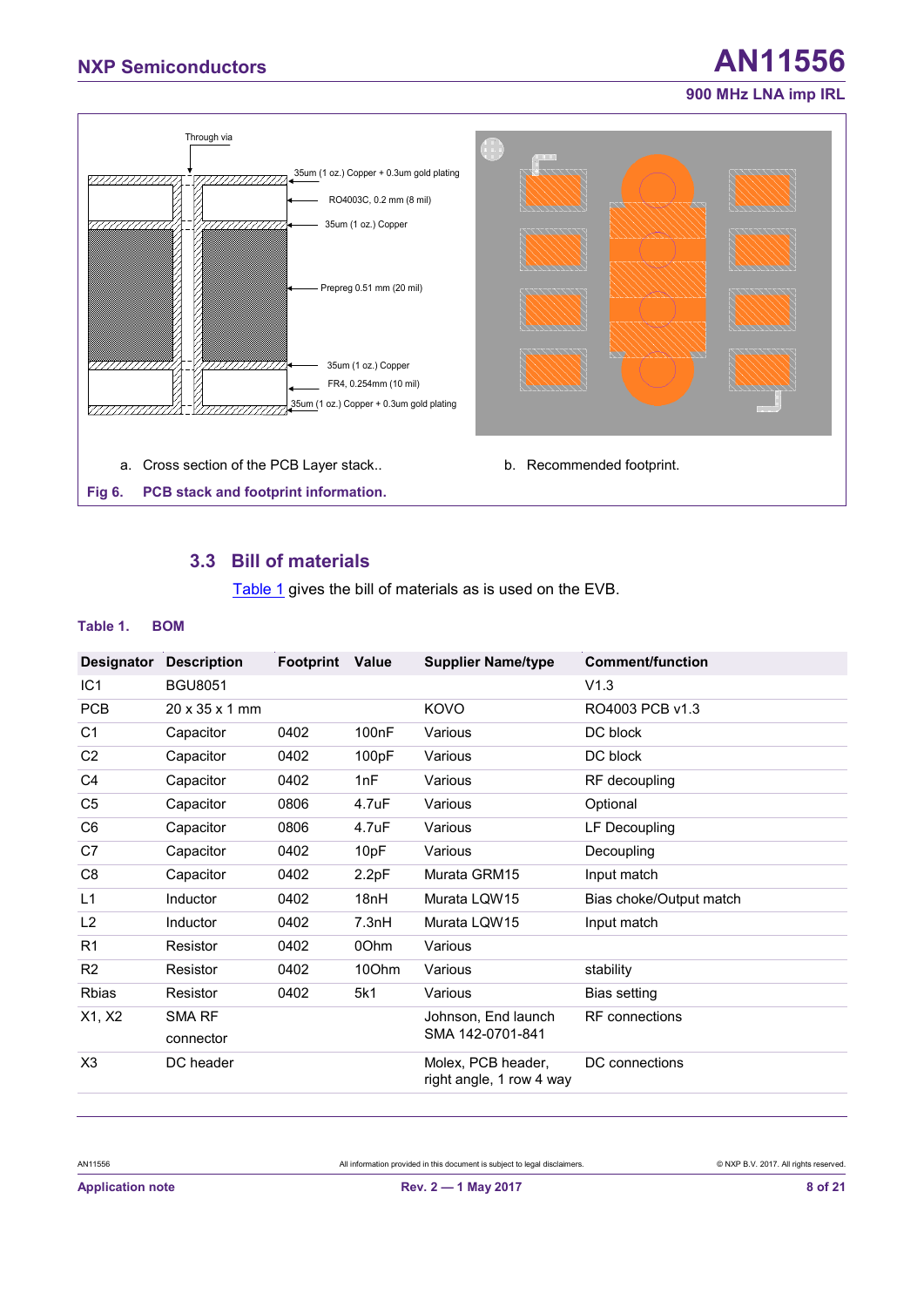# <span id="page-8-2"></span>**4. Measurement results**

## <span id="page-8-0"></span>**4.1 Typical board performance**

<span id="page-8-3"></span>The values given in **Table 2** are typical values of >10 boards measured.

| Table 2.             | <b>Typical board performance</b>                                            |                                                           |                            |                      |                      |                      |                      |      |
|----------------------|-----------------------------------------------------------------------------|-----------------------------------------------------------|----------------------------|----------------------|----------------------|----------------------|----------------------|------|
|                      | $T_{AMB}=25$ °C; input and output 50 $\Omega$ ; $R_{BIAS}=5.1$ k $\Omega$ . |                                                           |                            |                      |                      |                      |                      |      |
| Symbol               | <b>Parameter</b>                                                            | <b>Conditions</b>                                         |                            | Min                  | <b>Typ</b>           | Max                  | <b>Typ</b>           | Unit |
| $V_{\rm CC}$         | Supply voltage                                                              |                                                           |                            | 5                    | 5                    | 5                    | 3.3                  | V    |
| $I_{\rm cc}$         | Supply current                                                              |                                                           |                            | 45.1                 | 49.7                 | 52.1                 | 49.7                 | mA   |
| G <sub>ass</sub>     | Associated gain                                                             |                                                           | 700MHz<br>780MHz<br>900MHz | 20.1<br>19.3<br>18.2 | 20.3<br>19.4<br>18.3 | 20.5<br>19.6<br>18.5 | 20.2<br>19.3<br>18.2 | dB   |
| <b>NF</b>            | Noise figure                                                                | $\boxed{1}$                                               | 700MHz<br>780MHz<br>900MHz | 0.44<br>0.46<br>0.50 | 0.48<br>0.50<br>0.54 | 0.53<br>0.55<br>0.60 | 0.43<br>0.45<br>0.49 | dB   |
| P <sub>L((1dB)</sub> | Output power at 1dB<br>gain compression                                     |                                                           | 700MHz<br>900MHz           | 18.3<br>19.9         | 19.1<br>19.7         | 19.5<br>19.9         | 16.1<br>16.7         | dBm  |
| IP3 <sub>0</sub>     | Output third-order<br>intercept point                                       | 2-tone; tone spacing $= 1MHz$ ;<br>$Pi = -15dBm$ per tone | 700MHz<br>900MHz           | 37.4<br>38,1         | 38.7<br>38.7         | 39.7<br>39.3         | 36.7<br>36.7         | dBm  |
| $RL_{in}$            | Input return loss                                                           |                                                           | 700MHz<br>780MHz<br>900MHz | 14.7<br>18.3<br>25.5 | 16.3<br>20.7<br>27.6 | 16.6<br>21.1<br>29.8 | 17.4<br>21.8<br>28.7 | dB   |
| RLout                | Output return loss                                                          |                                                           | 700MHz<br>780MHz<br>900MHz | 19.0<br>21.9<br>17.6 | 20.4<br>22.7<br>18.5 | 21.1<br>23.6<br>19.5 | 21.8<br>23.8<br>19.4 | dB   |
| <b>ISL</b>           | Isolation                                                                   |                                                           | 700MHz<br>780MHz<br>900MHz | 23.7<br>22.8<br>21.5 | 23.7<br>22.9<br>21.8 | 23.9<br>23.0<br>21.9 | 23.8<br>22.7<br>21.9 | dB   |

<span id="page-8-1"></span>[1] Board losses have not been de-embedded.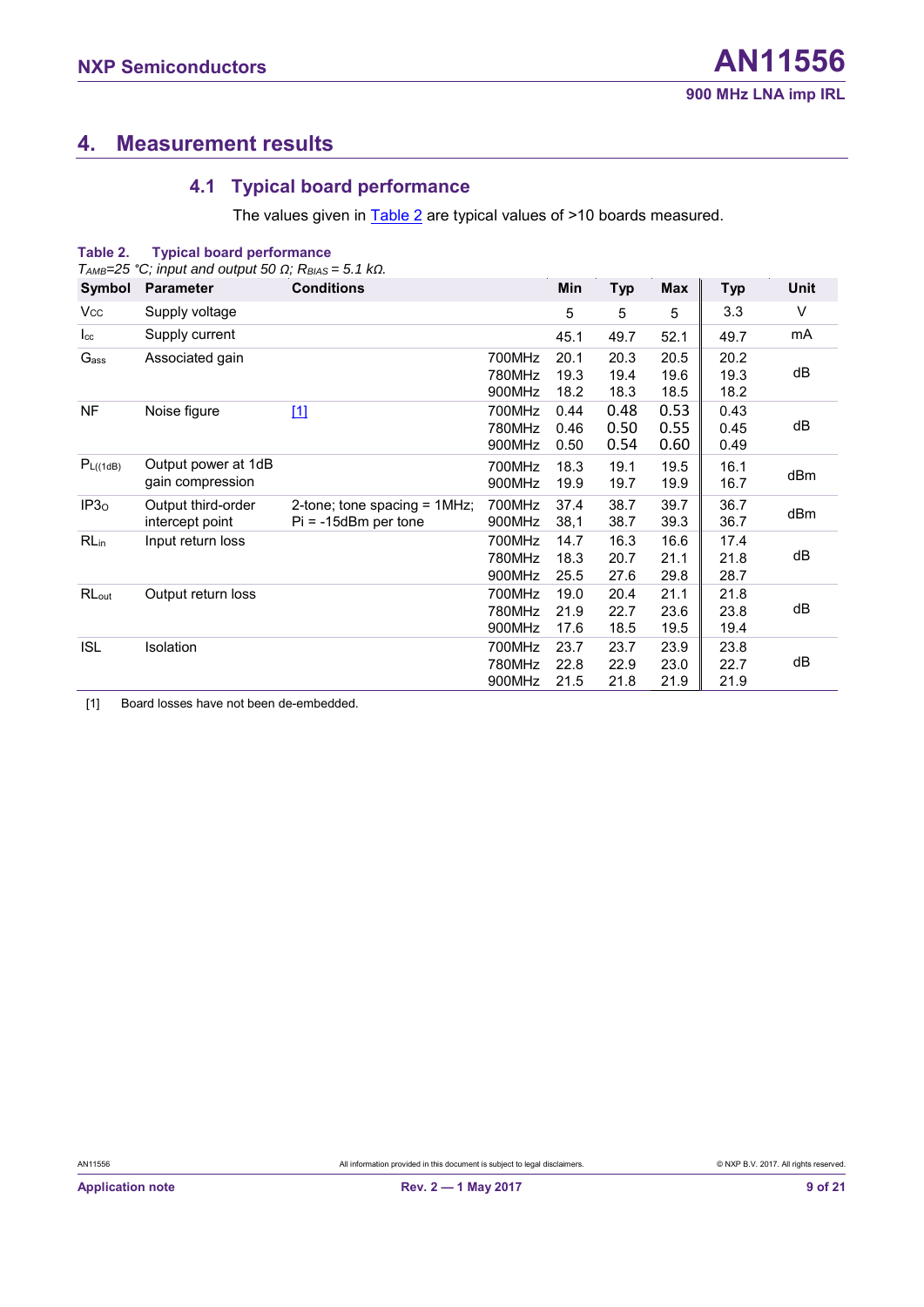#### <span id="page-9-1"></span>**4.2 S-parameters**

The measured S-parameters are given in [Fig 7.](#page-9-0) For the measurements, a typical BGU8051 900MHz EVB is used. All the S-parameter measurements have been carried out using the setup in [Fig 12a](#page-15-0)



<span id="page-9-0"></span>All information provided in this document is subject to legal disclaimers. **All information provided in this document** is subject to legal disclaimers.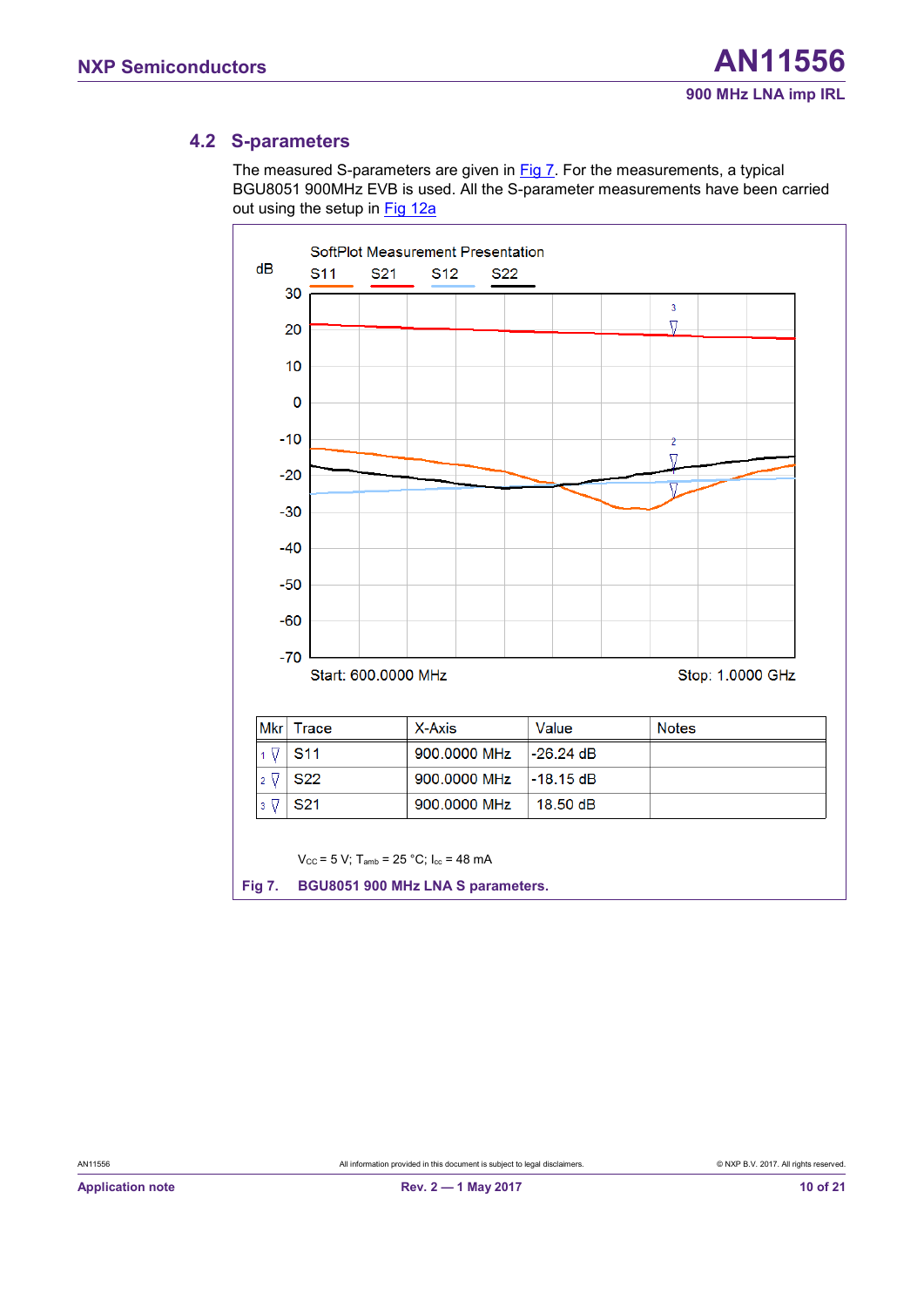## <span id="page-10-1"></span>**4.3 1dB Gain compression point.**

The measured Gain versus input power is given in  $Fig 8$ . For the measurements, a typical BGU8051 900MHz EVB is used. All the P1dB measurements have been carried out using the setup in  $\mathcal{L}_{\mathcal{A}}$ 

|               | Trc1 S21 dB Mag 2 dB / Ref 10 dB                                     |  | Cal PCal          |         |                     |                     | 1          |
|---------------|----------------------------------------------------------------------|--|-------------------|---------|---------------------|---------------------|------------|
|               |                                                                      |  |                   |         |                     |                     |            |
| <b>S21</b>    |                                                                      |  |                   |         | •Trac Stat:         | <b>Trc1 S21</b>     |            |
|               |                                                                      |  |                   | Cmp In: |                     | $1.9$ dBm           |            |
| $22 -$        |                                                                      |  |                   |         | <del>Cmp Out:</del> | <del>19.3 dBm</del> |            |
|               |                                                                      |  |                   |         |                     |                     |            |
| $-20-$        |                                                                      |  |                   |         |                     |                     |            |
|               |                                                                      |  |                   |         |                     |                     |            |
|               |                                                                      |  |                   |         |                     |                     |            |
| $-18-$        |                                                                      |  |                   | Cmp     |                     |                     |            |
|               |                                                                      |  |                   |         |                     |                     |            |
| $-16-$        |                                                                      |  |                   |         |                     |                     |            |
|               |                                                                      |  |                   |         |                     |                     |            |
|               |                                                                      |  |                   |         |                     |                     |            |
| $-14-$        |                                                                      |  |                   |         |                     |                     |            |
|               |                                                                      |  |                   |         |                     |                     |            |
| $-12-$        |                                                                      |  |                   |         |                     |                     |            |
|               |                                                                      |  |                   |         |                     |                     |            |
|               |                                                                      |  |                   |         |                     |                     |            |
| $-10-$        |                                                                      |  |                   |         |                     |                     |            |
|               |                                                                      |  |                   |         |                     |                     |            |
|               |                                                                      |  |                   |         |                     |                     |            |
| - 8-          |                                                                      |  |                   |         |                     |                     |            |
|               |                                                                      |  |                   |         |                     |                     |            |
| - 6           |                                                                      |  |                   |         |                     |                     |            |
|               |                                                                      |  |                   |         |                     |                     |            |
|               |                                                                      |  |                   |         |                     |                     |            |
|               |                                                                      |  |                   |         |                     |                     |            |
|               | Ch1 Base Pwr Start -12 dBm                                           |  | Base Freq 900 MHz |         |                     |                     | Stop 8 dBm |
|               | 3/17/2017, 4:08 PM                                                   |  |                   |         |                     |                     |            |
|               | (1) $V_{CC} = 5V$ ; T <sub>AMB</sub> = 25 °C; I <sub>CC</sub> = 48mA |  |                   |         |                     |                     |            |
|               | (2) $P_i$ 1db = 1.9 dBm; $P_l$ 1dB = 19.3dBm                         |  |                   |         |                     |                     |            |
|               |                                                                      |  |                   |         |                     |                     |            |
| <b>Fig 8.</b> | BGU8051 900 MHz LNA 1dB gain compression                             |  |                   |         |                     |                     |            |

<span id="page-10-0"></span>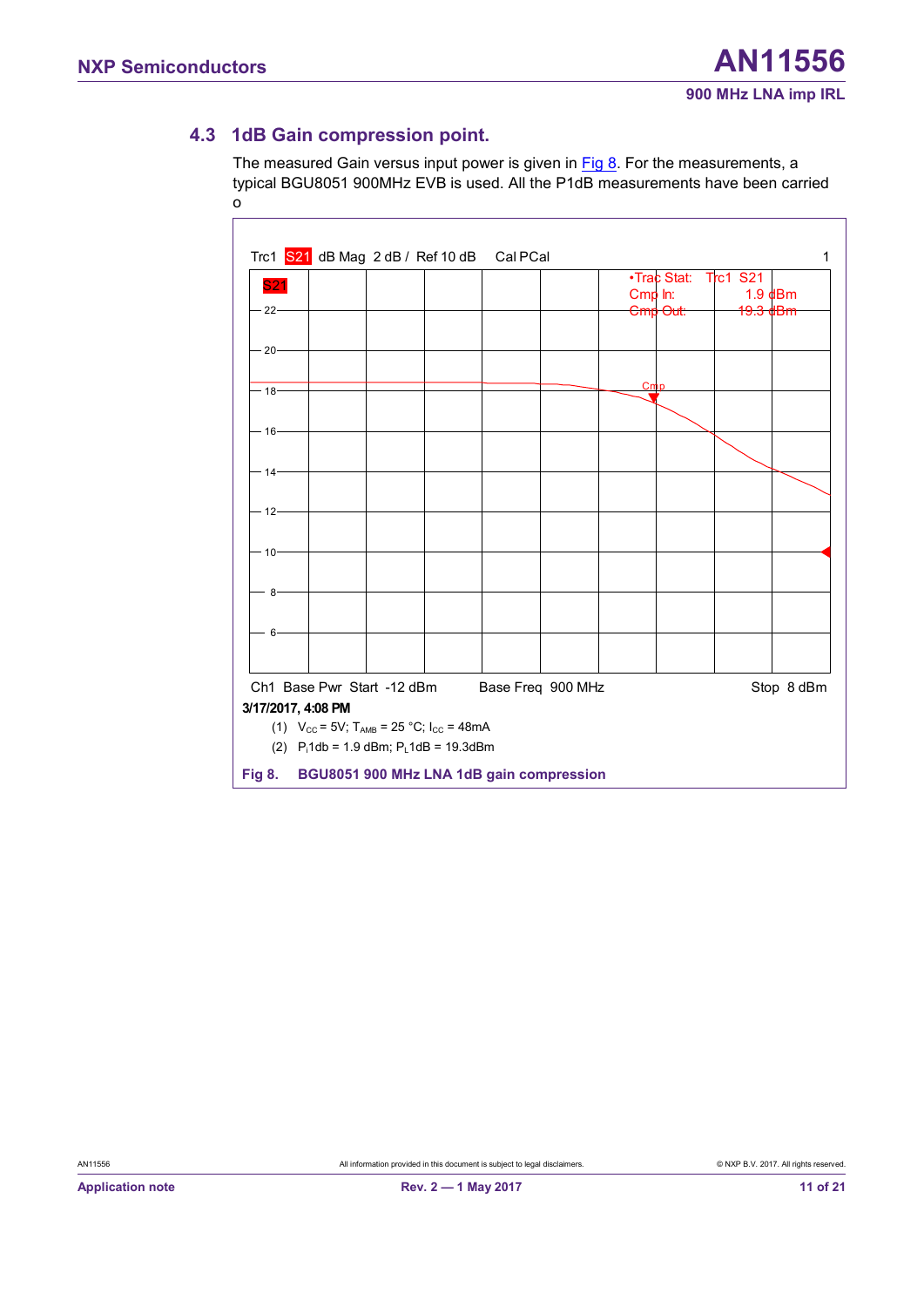#### <span id="page-11-1"></span>**4.4 Noise figure.**

The measured noise figure are given in [Fig 9.](#page-11-0) For the measurements, a typical BGU8051 900MHz EVB is used. The noise figure measurement have been carried out using the setup in [Fig 12b](#page-15-0)



<span id="page-11-0"></span>All information provided in this document is subject to legal disclaimers. **All information provided in this document** is subject to legal disclaimers.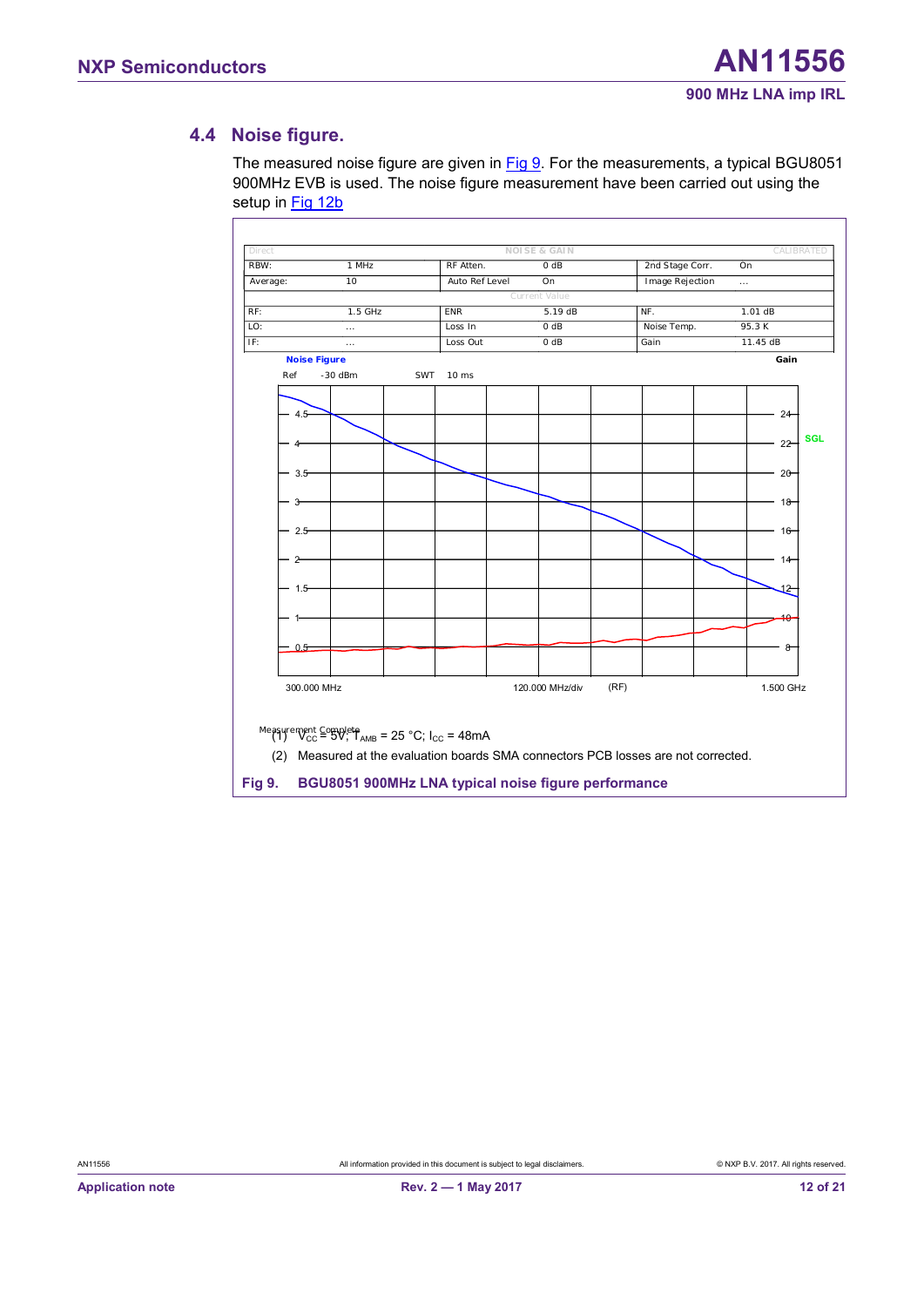## <span id="page-12-1"></span>**4.5 Third order intercept point, output referred**

The evaluation board provided in the customer evaluation kit is automatically measured on linearity using the set-up shown in [Fig 12a.](#page-15-0) Alternatively the setup given in [Fig 12c](#page-15-0) can be used, which is done for the spectrum plot in [Fig 10.](#page-12-0) For the measurements, a typical BGU8051 900 MHz EVB is used.



<span id="page-12-0"></span>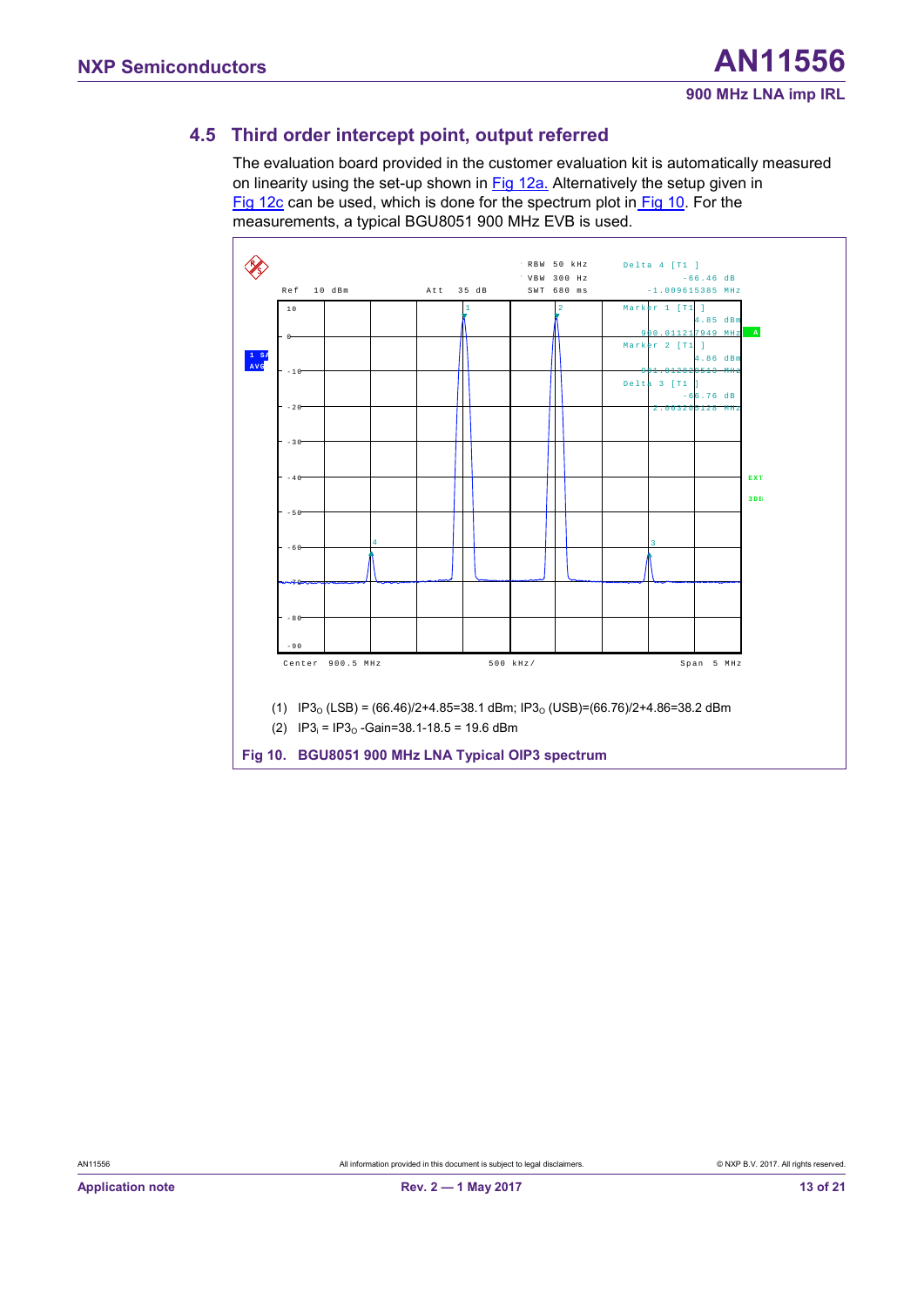#### <span id="page-13-1"></span>**4.6 Stability Factor**

Due to the low pass shape of the input matching circuit the low frequency gain becomes high. This might introduce potential instability issues. Proper selection of the output bias choke together with the 10 Ohm resistance R1 avoids this. [Fig 11](#page-13-0) shows the rollet stability factor plots of 10 EVBs with the improved input return loss BOM



## <span id="page-13-2"></span>**5. Measurement methods and setups.**

#### <span id="page-13-0"></span>**5.1 Required Measurement Equipment**

<span id="page-13-3"></span>In order to measure the evaluation board, the following is necessary:

- $\checkmark$  2 (channel) DC Power Supply up to 100 mA at 5 V, to set V<sub>cc</sub> and eventual Vbias.
- ✓Two RF signal generators capable of generating RF signals up to 2 GHz
- $\checkmark$  An RF spectrum analyzer that covers at least the operating frequencies and a few of the harmonics. Up to 6 GHz should be sufficient.
- ✓A network analyzer for measuring gain, return loss and reverse isolation
- ✓Noise figure analyser and noise source
- ✓Proper RF cables with male SMA connectors.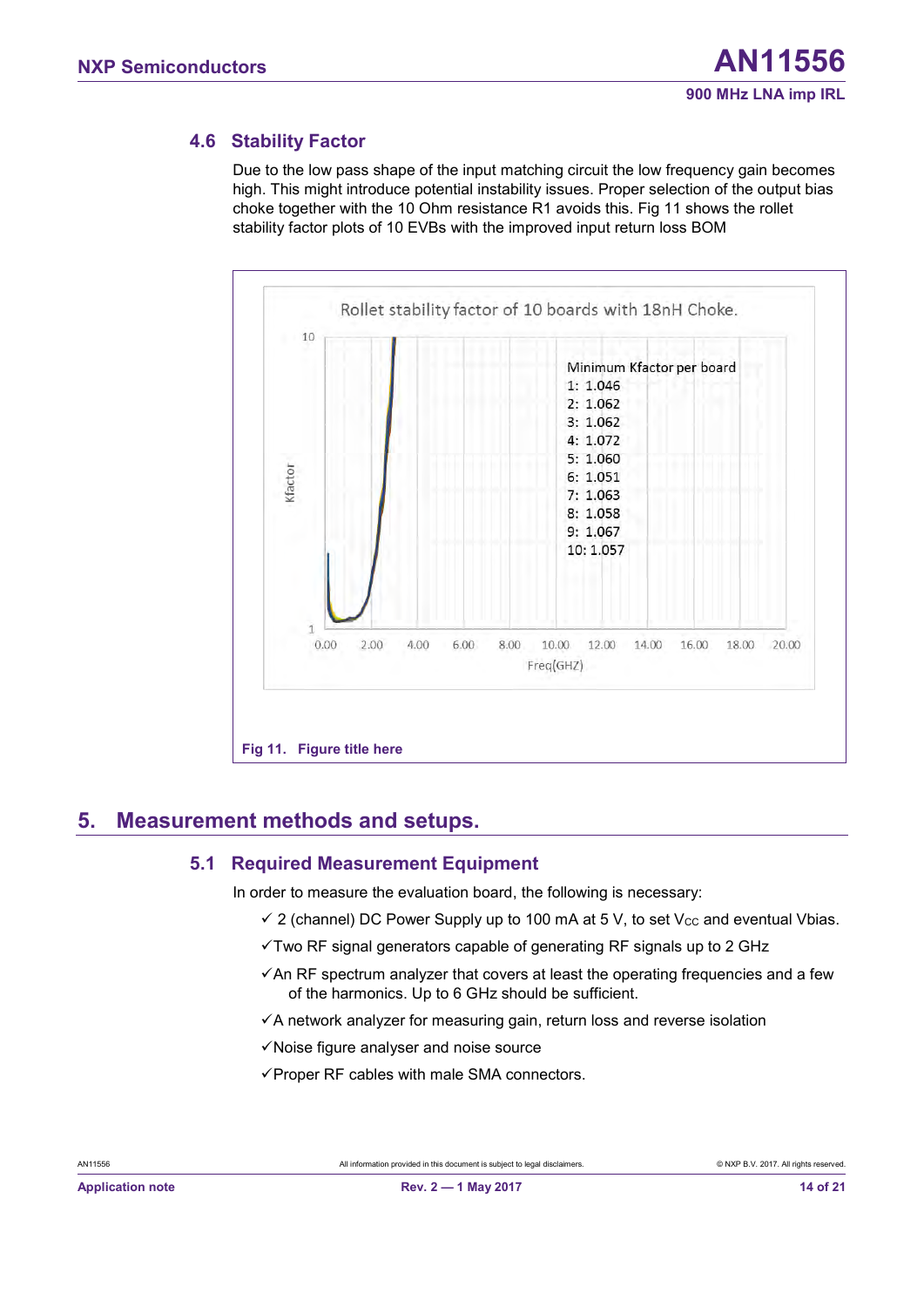### <span id="page-14-0"></span>**5.2 Connection and setup**

The typical values shown in this report have been measured on the fully automated test setups shown in [Fig 13](#page-16-1)

Please follow the steps below for a step-by-step guide to operate the LNA evaluation board and testing the device functions.

- 1. Connect the DC power supply to the  $V_{CC}$  and GND terminals. Set the power supply to 5 V
- 2. Connect the RF signal generator and the spectrum analyzer to the RF input and the RF output of the evaluation board, respectively. Do not turn on the RF output of the signal generator yet, set it to approximately -30 dBm output power at the center frequency of the wanted frequency band and set the spectrum analyzer at the same center frequency and a reference level of 0 dBm.
- 3. Turn on the DC power supply and it should read approximately 48 mA.
- 4. Enable the RF output of the generator: The spectrum analyzer displays a tone around -11.5 dBm.
- 5. Instead of using a signal generator and spectrum analyzer one can also use a network analyzer in order to measure gain as well as in- and output return loss and P1dB (see )
- 6. For noise figure evaluation, either a noise figure analyzer or a spectrum analyzer with noise option can be used. The use of a 5 dB noise source, like the Agilent 364B, is recommended. When measuring the noise figure of the evaluation board, any kind of adaptors, cables etc. between the noise source and the evaluation board should be minimized, since this affects the noise figure (se[e Fig 12b](#page-15-0)**Error! Reference source not found.**).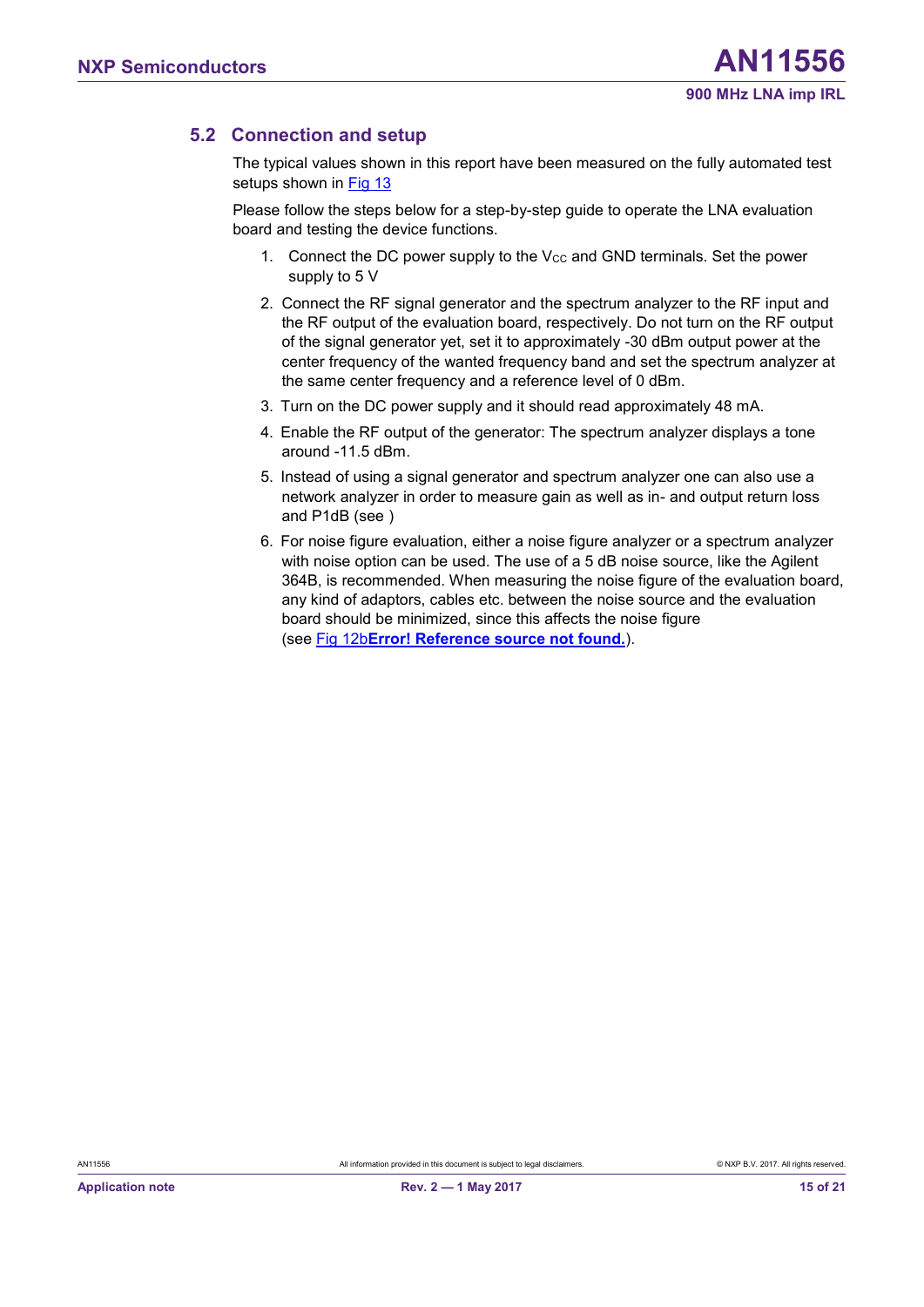# **NXP Semiconductors AN11556 900 MHz LNA imp IRL**



## <span id="page-15-1"></span><span id="page-15-0"></span>**5.3 Noise figure measurement setup**

In [Fig 12b](#page-15-0) the noise figure measurement set-up is shown, this is intended as a guide only, substitutions can be made. For sub 1 dB noise figure levels like the BGU8051 has it is recommended to perform the noise-measurements in a Faraday's cage or at least put the DUT in a shielded environment. This is recommended to avoid any interference of cellular frequencies that are in the same frequency range. A spectrum analyzer with noise option. A 5dB ENR noise source was used. To achieve the lowest possible setupnoise figure an external pre-amplifier is also recommended. The Noise figure value in  $Fig 9$  is the value measured at the evaluation board SMA connectors. Correcting for the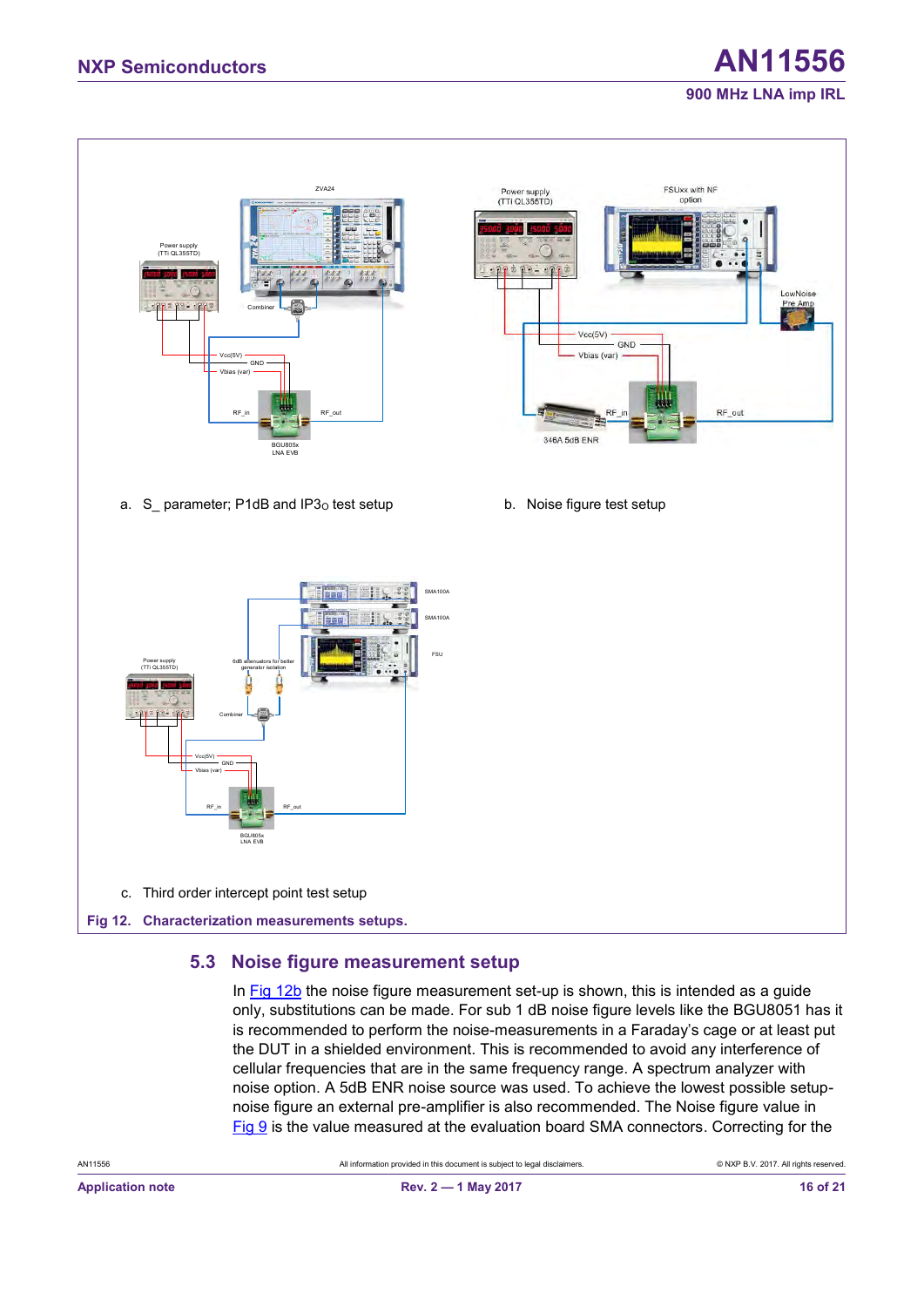<span id="page-16-2"></span>connector and PCB loss will end up in 0.05dB lower noise figure.

#### **5.4 Third order intercept**

In [\[1\]](#page-16-0) the effect on linearity of SiGe BiCMOS BJTs and the advantage of using low source impedances at the low frequencies of the  $2<sup>nd</sup>$  order mixing terms is described. To make the application unsensitive to IP3 spread (magnification, cancelation of the IM3 components) the source impedance seen by the input of the BGU8051 needs to be lowimpedance. This is achieved with the C8, L2 and C1, and give the best linearity performance with the lowest IP3 spread. Small drawback is that the circuit as presented is not fast enough to be applied in TDD platforms. When measuring the high OIP3 values it is essential check the capabilities of the used measurement equipment. Be aware that the measurement set-up itself is not generating dominating IM3 levels. Advised is to do a THRU measurement without a DUT first.

#### <span id="page-16-3"></span>**6. References**

<span id="page-16-0"></span>[1] Vladimir Aparin, Lawrence E. Larson, "Linearization of monolithic LNAs Using Low-Frequency Low-Impedance Input Termination". IEEE 0-7 803-8 108-4/03 ©2003

## <span id="page-16-4"></span>**7. Customer Evaluation Kit**

In the customer evaluation kit you will find;

- One 900 MHz improved return loss EVB
- 10 loose BGU8051samples





<span id="page-16-1"></span>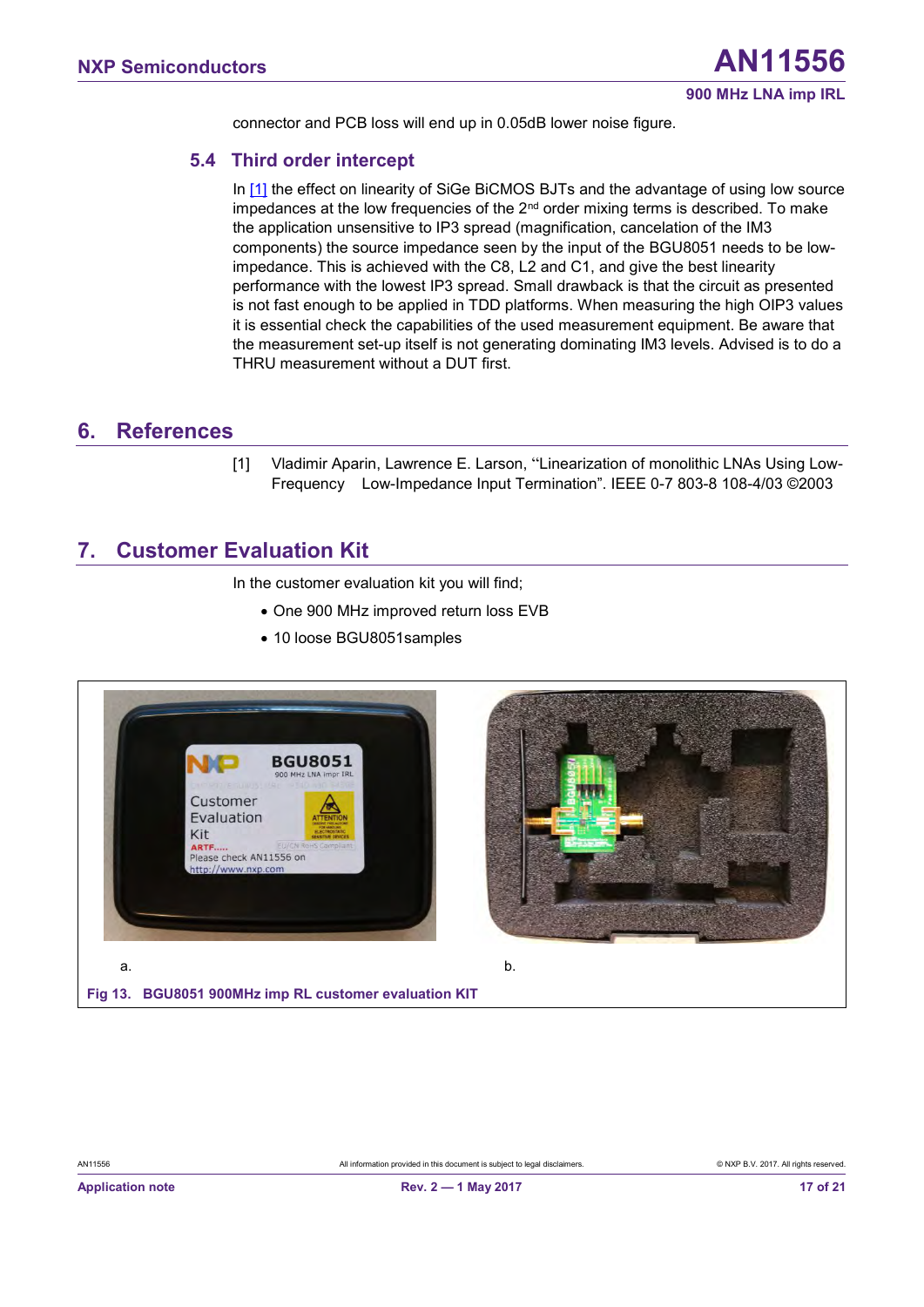# <span id="page-17-0"></span>**8. Legal information**

#### <span id="page-17-1"></span>**8.1 Definitions**

**Draft —** The document is a draft version only. The content is still under internal review and subject to formal approval, which may result in modifications or additions. NXP Semiconductors does not give any representations or warranties as to the accuracy or completeness of information included herein and shall have no liability for the consequences of use of such information.

#### <span id="page-17-2"></span>**8.2 Disclaimers**

**Limited warranty and liability —** Information in this document is believed to be accurate and reliable. However, NXP Semiconductors does not give any representations or warranties, expressed or implied, as to the accuracy or completeness of such information and shall have no liability for the consequences of use of such information.

In no event shall NXP Semiconductors be liable for any indirect, incidental, punitive, special or consequential damages (including - without limitation lost profits, lost savings, business interruption, costs related to the removal or replacement of any products or rework charges) whether or not such damages are based on tort (including negligence), warranty, breach of contract or any other legal theory.

Notwithstanding any damages that customer might incur for any reason whatsoever, NXP Semiconductors' aggregate and cumulative liability towards customer for the products described herein shall be limited in accordance with the Terms and conditions of commercial sale of NXP **Semiconductors** 

**Right to make changes —** NXP Semiconductors reserves the right to make changes to information published in this document, including without limitation specifications and product descriptions, at any time and without notice. This document supersedes and replaces all information supplied prior to the publication hereof.

**Suitability for use - NXP Semiconductors products are not designed,** authorized or warranted to be suitable for use in life support, life-critical or safety-critical systems or equipment, nor in applications where failure or

malfunction of an NXP Semiconductors product can reasonably be expected to result in personal injury, death or severe property or environmental damage. NXP Semiconductors accepts no liability for inclusion and/or use of NXP Semiconductors products in such equipment or applications and therefore such inclusion and/or use is at the customer's own risk.

**Applications —** Applications that are described herein for any of these products are for illustrative purposes only. NXP Semiconductors makes no representation or warranty that such applications will be suitable for the specified use without further testing or modification.

Customers are responsible for the design and operation of their applications and products using NXP Semiconductors products, and NXP Semiconductors accepts no liability for any assistance with applications or customer product design. It is customer's sole responsibility to determine whether the NXP Semiconductors product is suitable and fit for the customer's applications and products planned, as well as for the planned application and use of customer's third party customer(s). Customers should provide appropriate design and operating safeguards to minimize the risks associated with their applications and products.

NXP Semiconductors does not accept any liability related to any default, damage, costs or problem which is based on any weakness or default in the customer's applications or products, or the application or use by customer's third party customer(s). Customer is responsible for doing all necessary testing for the customer's applications and products using NXP Semiconductors products in order to avoid a default of the applications and the products or of the application or use by customer's third party customer(s). NXP does not accept any liability in this respect.

**Export control —** This document as well as the item(s) described herein may be subject to export control regulations. Export might require a prior authorization from competent authorities.

## <span id="page-17-3"></span>**8.3 Trademarks**

Notice: All referenced brands, product names, service names and trademarks are property of their respective owners.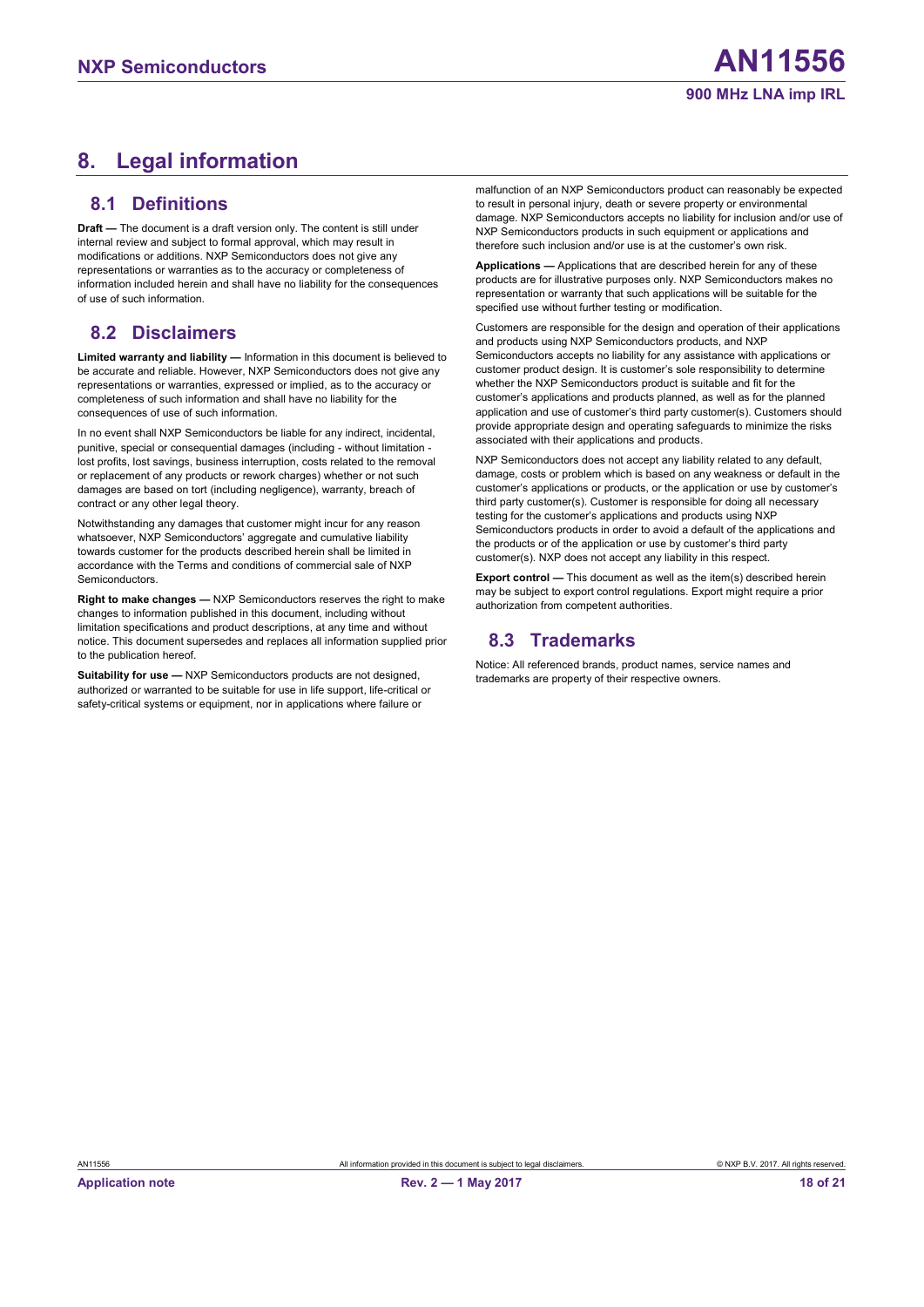# <span id="page-18-0"></span>**9. List of figures**

| Fig 1.  |                                           |
|---------|-------------------------------------------|
| Fig 2.  |                                           |
| Fig 3.  | BGU8051 900MHz imp RL application circuit |
| Fig 4.  |                                           |
| Fig 5.  | BGU8051 900MHz evaluation board component |
| Fig 6.  | PCB stack and footprint information8      |
| Fig 7.  | BGU8051 900 MHz LNA S parameters.  10     |
| Fig 8.  | BGU8051 900 MHz LNA 1dB gain compression  |
| Fig 9.  | BGU8051 900MHz LNA typical noise figure   |
| Fig 10. | BGU8051 900 MHz LNA Typical OIP3 spectrum |
| Fig 11. |                                           |
| Fig 12. | Characterization measurements setups16    |
| Fig 13. | BGU8051 900MHz imp RL customer evaluation |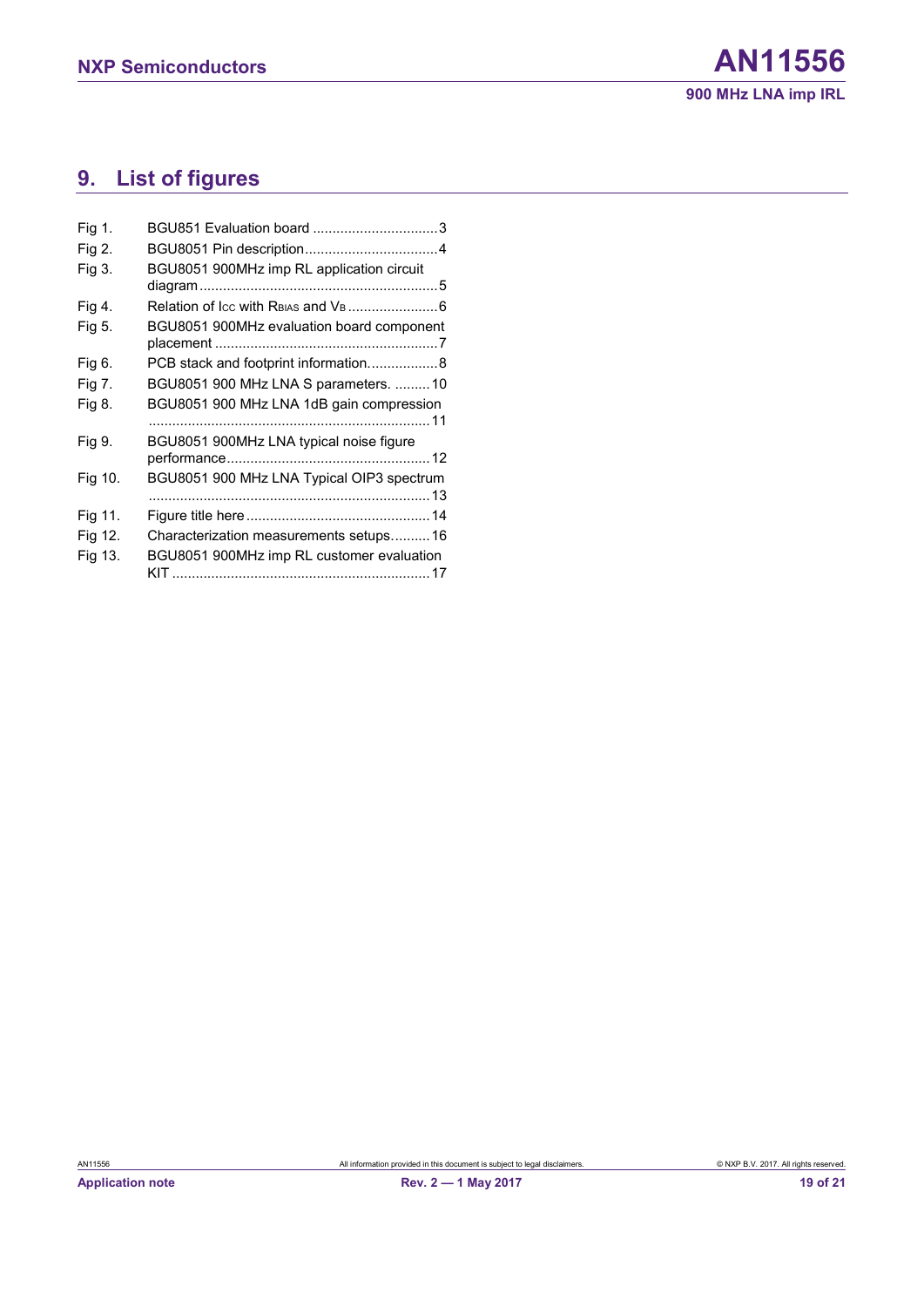# <span id="page-19-0"></span>**10. List of tables**